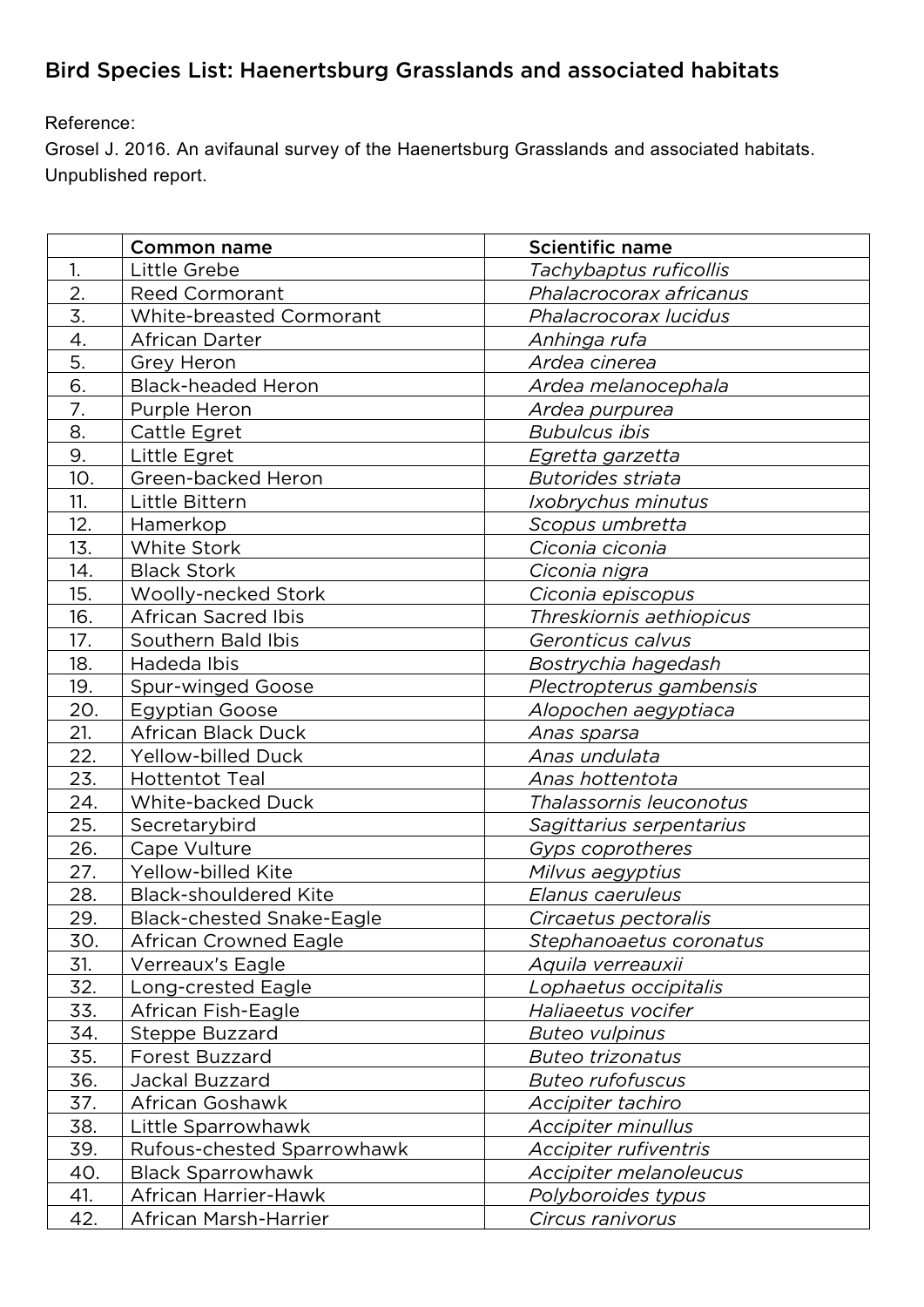| 43. | Osprey                        | <b>Pandion haliaetus</b>  |
|-----|-------------------------------|---------------------------|
| 44. | Peregrine Falcon              | <b>Falco peregrinus</b>   |
| 45. | Lanner Falcon                 | Falco biarmicus           |
| 46. | Eurasian Hobby                | Falco subbuteo            |
| 47. | Amur Falcon                   | <i>Falco amurensis</i>    |
| 48. | <b>Rock Kestrel</b>           | <u>Falco rupicolus</u>    |
| 49. | Lesser Kestrel                | Falco naumanni            |
| 50. | <b>Crested Francolin</b>      | Dendroperdix sephaena     |
| 51. | Natal Spurfowl                | Pternistis natalensis     |
| 52. | <b>Common Quail</b>           | Coturnix coturnix         |
| 53. | <b>Helmeted Guineafowl</b>    | Numida meleagris          |
| 54. | Kurrichane Buttonquail        | Turnix sylvaticus         |
| 55. | <b>Black Crake</b>            | Amaurornis flavirostris   |
| 56. | Corn Crake                    | Crex crex                 |
| 57. | Red-chested Flufftail         | Sarothrura rufa           |
| 58. | <b>Buff-spotted Flufftail</b> | Sarothrura elegans        |
| 59. | <b>Striped Flufftail</b>      | Sarothrura affinis        |
| 60. | Common Moorhen                | Gallinula chloropus       |
| 61. | Red-knobbed Coot              | Fulica cristata           |
| 62. | African Rail                  | Rallus caerulescens       |
| 63. | African Jacana                | Actophilornis africanus   |
| 64. | <b>Black-bellied Bustard</b>  | Lissotis melanogaster     |
| 65. | <b>Three-banded Plover</b>    | Charadrius tricollaris    |
| 66. | <b>Blacksmith Lapwing</b>     | Vanellus armatus          |
| 67. | African Wattled Lapwing       | Vanellus senegallus       |
| 68. | Common Sandpiper              | <b>Actitis hypoleucos</b> |
| 69. | Wood Sandpiper                | Tringa glareola           |
| 70. | <b>Rock Dove</b>              | Columba livia             |
| 71. | Speckled Pigeon               | Columba guinea            |
| 72. | African Olive-Pigeon          | Columba arquatrix         |
| 73. | Red-eyed Dove                 | Streptopelia semitorquata |
| 74. | Lemon Dove                    | Aplopelia larvata         |
| 75. | Cape Turtle-Dove              | Streptopelia capicola     |
| 76. | Laughing Dove                 | Streptopelia senegalensis |
| 77. | <b>Tambourine Dove</b>        | Turtur tympanistria       |
| 78. | Emerald-spotted Wood-Dove     | Turtur chalcospilos       |
| 79. | Namaqua Dove                  | Oena capensis             |
| 80. | Cape Parrot                   | Poicephalus robustus      |
| 81. | Knysna Turaco                 | Tauraco corythaix         |
| 82. | Grey Go-away-bird             | Corythaixoides concolor   |
| 83. | Red-chested Cuckoo            | Cuculus solitarius        |
| 84. | <b>Black Cuckoo</b>           | Cuculus clamosus          |
| 85. | Levaillant's Cuckoo           | Clamator levaillantii     |
| 86. | African Emerald Cuckoo        | Chrysococcyx cupreus      |
| 87. | Diderick Cuckoo               | Chrysococcyx caprius      |
| 88. | <b>Burchell's Coucal</b>      | Centropus burchellii      |
| 89. | Barn Owl                      | Tyto alba                 |
| 90. | African Grass-Owl             | Tyto capensis             |
| 91. | Marsh Owl                     | Asio capensis             |
| 92. | African Wood-Owl              | Strix woodfordii          |
| 93. | Spotted Eagle-Owl             | <b>Bubo africanus</b>     |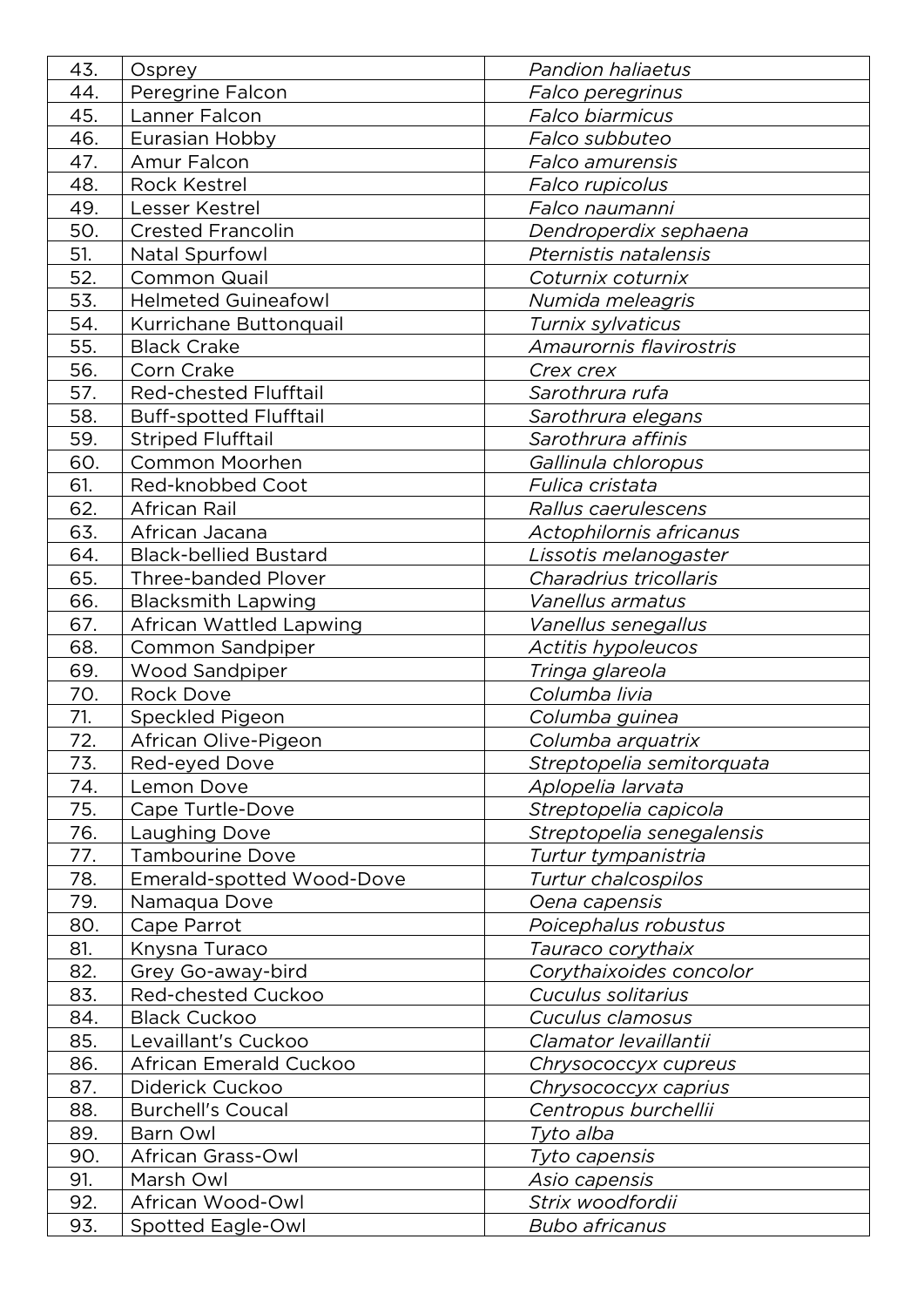| 94.  | Common Swift                    | Apus apus                    |
|------|---------------------------------|------------------------------|
| 95.  | African Black Swift             | Apus barbatus                |
| 96.  | White-rumped Swift              | Apus caffer                  |
| 97.  | Little Swift                    | Apus affinis                 |
| 98.  | Alpine Swift                    | Tachymarptis melba           |
| 99.  | African Palm-Swift              | Cypsiurus parvus             |
| 100. | <b>Speckled Mousebird</b>       | Colius striatus              |
| 101. | Narina Trogon                   | Apaloderma narina            |
| 102. | Pied Kingfisher                 | Ceryle rudis                 |
| 103. | Giant Kingfisher                | Megaceryle maximus           |
| 104. | Malachite Kingfisher            | Alcedo cristata              |
| 105. | Half-collared Kingfisher        | Alcedo semitorquata          |
| 106. | Brown-hooded Kingfisher         | Halcyon albiventris          |
| 107. | European Bee-eater              | Merops apiaster              |
| 108. | White-fronted Bee-eater         | Merops bullockoides          |
| 109. | African Hoopoe                  | Upupa africana               |
| 110. | African Grey Hornbill           | Tockus nasutus               |
| 111. | Southern Yellow-billed Hornbill | Tockus leucomelas            |
| 112. | <b>Black-collared Barbet</b>    | Lybius torquatus             |
| 113. | <b>Crested Barbet</b>           | Trachyphonus vaillantii      |
| 114. | Lesser Honeyguide               | Indicator minor              |
| 115. | Brown-backed Honeybird          | Prodotiscus regulus          |
| 116. | Golden-tailed Woodpecker        | Campethera abingoni          |
| 117. | Olive Woodpecker                | Dendropicos griseocephalus   |
| 118. | Rufous-naped Lark               | Mirafra africana             |
| 119. | <b>Barn Swallow</b>             | Hirundo rustica              |
| 120. | White-throated Swallow          | Hirundo albigularis          |
| 121. | Pearl-breasted Swallow          | Hirundo dimidiata            |
| 122. | <b>Greater Striped Swallow</b>  | Hirundo cucullata            |
| 123. | <b>Lesser Striped Swallow</b>   | Hirundo abyssinica           |
| 124. | <b>Black Saw-wing</b>           | Psalidoprocne holomelaena    |
| 125. | <b>Rock Martin</b>              | Hirundo fuligula             |
| 126. | <b>Brown-throated Martin</b>    | Riparia paludicola           |
| 127. | <b>Banded Martin</b>            | Riparia cincta               |
| 128. | Common House-Martin             | Delichon urbicum             |
| 129. | Grey Cuckooshrike               | Coracina caesia              |
| 130. | Fork-tailed Drongo              | Dicrurus adsimilis           |
| 131. | Square-tailed Drongo            | Dicrurus ludwigii            |
| 132. | <b>Black-headed Oriole</b>      | Oriolus larvatus             |
| 133. | Pied Crow                       | Corvus albus                 |
| 134. | Cape Crow                       | Corvus capensis              |
| 135. | White-necked Raven              | Corvus albicollis            |
| 136. | Dark-capped Bulbul              | Pycnonotus tricolor          |
| 137. | Terrestrail Brownbul            | Phyllastrephus terrestris    |
| 138. | Yellow-streaked Greenbul        | Phyllastrephus flavostriatus |
| 139. | Sombre Greenbul                 | Andropadus importunus        |
| 140. | Kurrichane Thrush               | Turdus libonyanus            |
| 141. | Olive Thrush                    | Turdus olivaceus             |
| 142. | Orange Ground-Thrush            | Zoothera gurneyi             |
| 143. | Familiar Chat                   | Cercomela familiaris         |
| 144. | African Stonechat               | Saxicola torquatus           |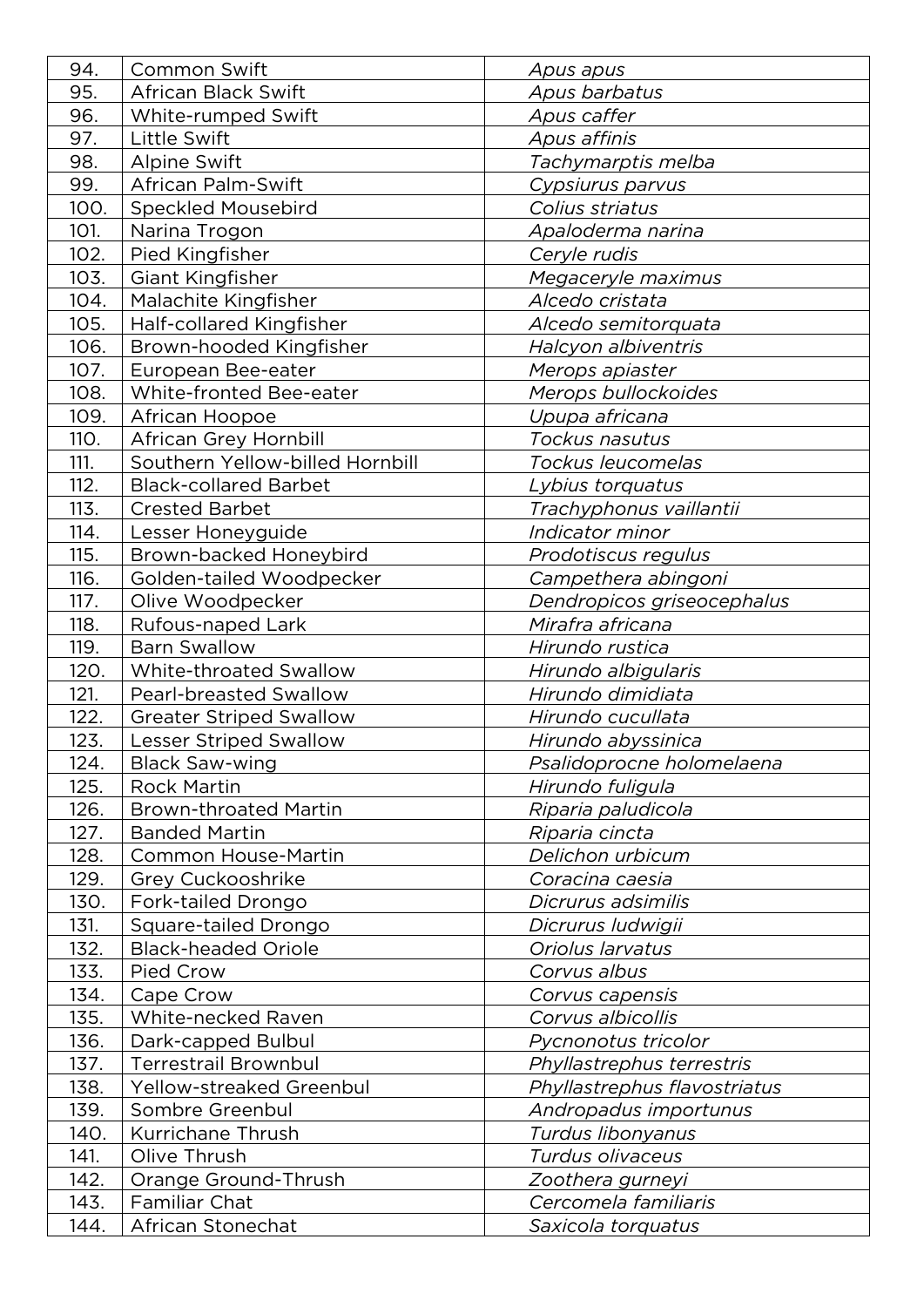| 145. | Cape Robin-Chat                  | Cossypha caffra             |
|------|----------------------------------|-----------------------------|
| 146. | Chorister Robin-Chat             | Cossypha dichroa            |
| 147. | White-starred Robin              | Pogonocichla stellata       |
| 148. | White-browed Scrub-Robin         | Cercotrichas leucophrys     |
| 149. | Brown Scrub-Robin                | Cercotrichas signata        |
| 150. | Marsh Warbler                    | Acrocephalus palustris      |
| 151. | Lesser Swamp-Warbler             | Acrocephalus gracilirostris |
| 152. | African Reed Warbler             | Acrocephalus baeticatus     |
| 153. | <b>Willow Warbler</b>            | Phylloscopus trochilus      |
| 154. | Yellow-throated Woodland-Warbler | Phylloscopus ruficapilla    |
| 155. | Dark-capped Yellow Warbler       | Chloropeta natalensis       |
| 156. | Little Rush Warbler              | Bradypterus baboecala       |
| 157. | Barratt's Warbler                | Bradypterus barratti        |
| 158. | <b>Broad-tailed Warbler</b>      | Schoenicola brevirostris    |
| 159. | <b>Bar-throated Apalis</b>       | Apalis thoracica            |
| 160. | Cape Grassbird                   | Sphenoeacus afer            |
| 161. | Green-backed Camaroptera         | Camaroptera brachyura       |
| 162. | Zitting Cisticola                | Cisticola juncidis          |
| 163. | Cloud Cisticola                  | Cisticola textrix           |
| 164. | Wing-snapping Cisticola          | Cisticola ayresii           |
| 165. | Levaillant's Cisticola           | Cisticola tinniens          |
| 166. | Lazy Cisticola                   | Cisticola aberrans          |
| 167. | <b>Wailing Cisticola</b>         | Cisticola lais              |
| 168. | Croaking Cisticola               | Cisticola natalensis        |
| 169. | Neddicky                         | Cisticola fulvicapilla      |
| 170. | Tawny-flanked Prinia             | Prinia subflava             |
| 171. | Drakensberg Prinia               | <u>Prinia hypoxantha</u>    |
| 172. | Spotted Flycatcher               | Muscicapa striata           |
| 173. | African Dusky Flycatcher         | Muscicapa adusta            |
| 174. | Ashy Flycatcher                  | Muscicapa caerulescens      |
| 175. | African Stonechat                | Saxicola torquatus          |
| 176. | Cape Robin-Chat                  | Cossypha caffra             |
| 177. | <b>Chorister Robin-Chat</b>      | Cossypha dichroa            |
| 178. | White-starred Robin              | Pogonocichla stellata       |
| 179. | White-browed Scrub-Robin         | Cercotrichas leucophrys     |
| 180. | Brown Scrub-Robin                | Cercotrichas signata        |
| 181. | Marsh Warbler                    | Acrocephalus palustris      |
| 182. | African Pipit                    | Anthus cinnamomeus          |
| 183. | Long-billed Pipit                | Anthus similis              |
| 184. | <b>Striped Pipit</b>             | <b>Anthus lineiventris</b>  |
| 185. | Cape Longclaw                    | Macronyx capensis           |
| 186. | <b>Common Fiscal</b>             | Lanius collaris             |
| 187. | Red-backed Shrike                | Lanius collurio             |
| 188. | Southern Boubou                  | Laniarius ferrugineus       |
| 189. | <b>Black-backed Puffback</b>     | Dryoscopus cubla            |
| 190. | <b>Black-crowned Tchagra</b>     | Tchagra senegalus           |
| 191. | Orange-breasted Bush-Shrike      | Telophorus sulfureopectus   |
| 192. | Grey-headed Bush-Shrike          | Malaconotus blanchoti       |
| 193. | Gorgeous Bush-Shrike             | Telophorus viridis          |
| 194. | Olive Bush-Shrike                | Telophorus olivaceus        |
| 195. | Common Myna                      | <b>Acridotheres tristis</b> |